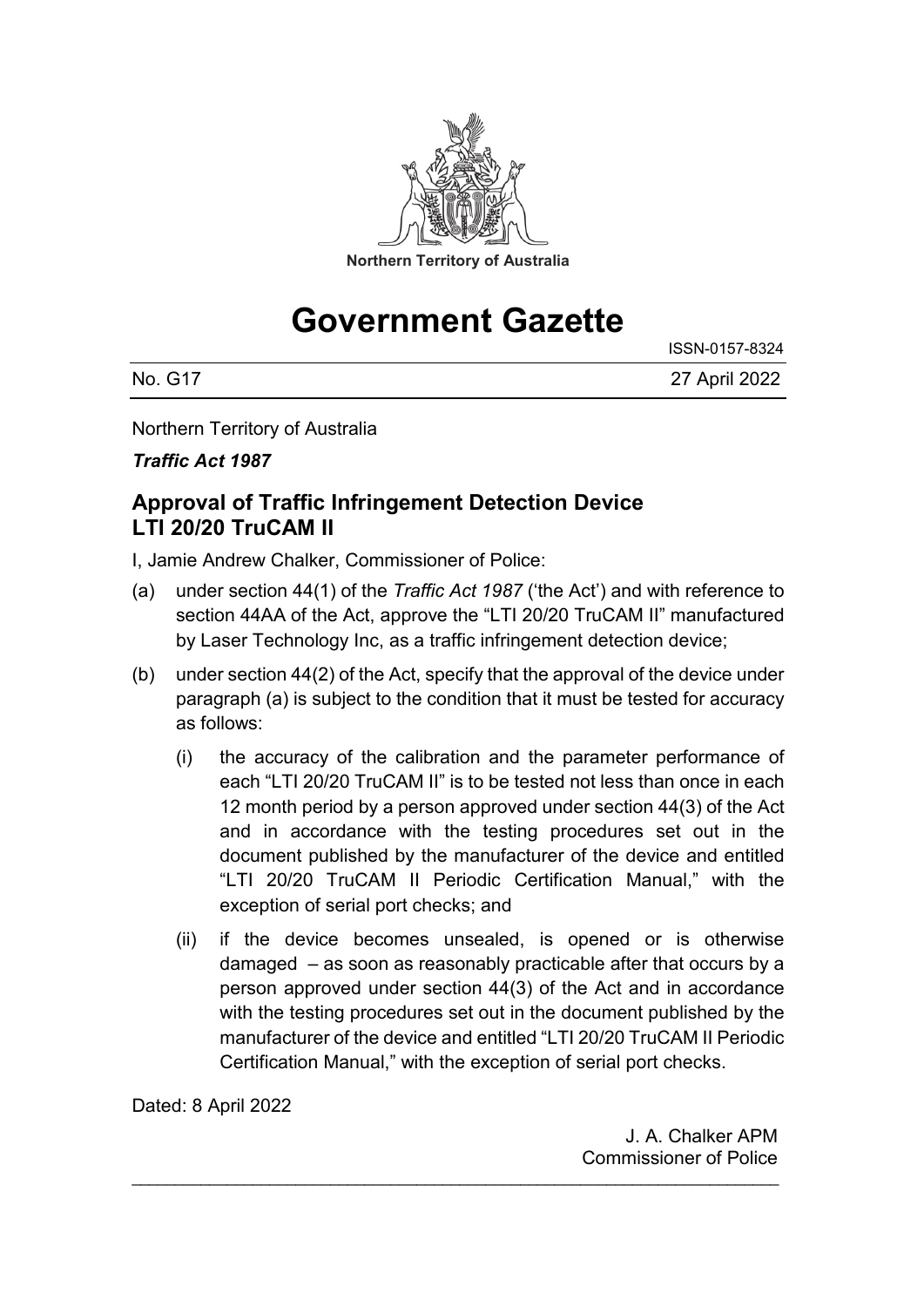Northern Territory of Australia

*Police Administration Act 1978*

#### **Sale of Goods**

Notice is hereby given that pursuant to section 166 of the *Police Administration Act 1978*, the following property as shown on the attached schedule has been in the possession of the Officer in Charge, Ramingining Police Station, for a period in excess of 3 months and this property will be sold or otherwise disposed of in a manner as determined by the Commissioner of Police, if after twentyeight (28) days from the publication of this notice the property remains unclaimed.

Jody Nobbs **Superintendent** Northern Division

4 April 2022

#### **Seized Firearms for Destruction**

| <b>Exhibit Number</b> | <b>Item Description</b>          | Location    |
|-----------------------|----------------------------------|-------------|
| 578049/004            | Winchester 30.30 RLA S/N 4758587 | Ramingining |

\_\_\_\_\_\_\_\_\_\_\_\_\_\_\_\_\_\_\_\_\_\_\_\_\_\_\_\_\_\_\_\_\_\_\_\_\_\_\_\_\_\_\_\_\_\_\_\_\_\_\_\_\_\_\_\_\_\_\_\_\_\_\_\_\_\_\_\_\_\_\_\_\_\_\_